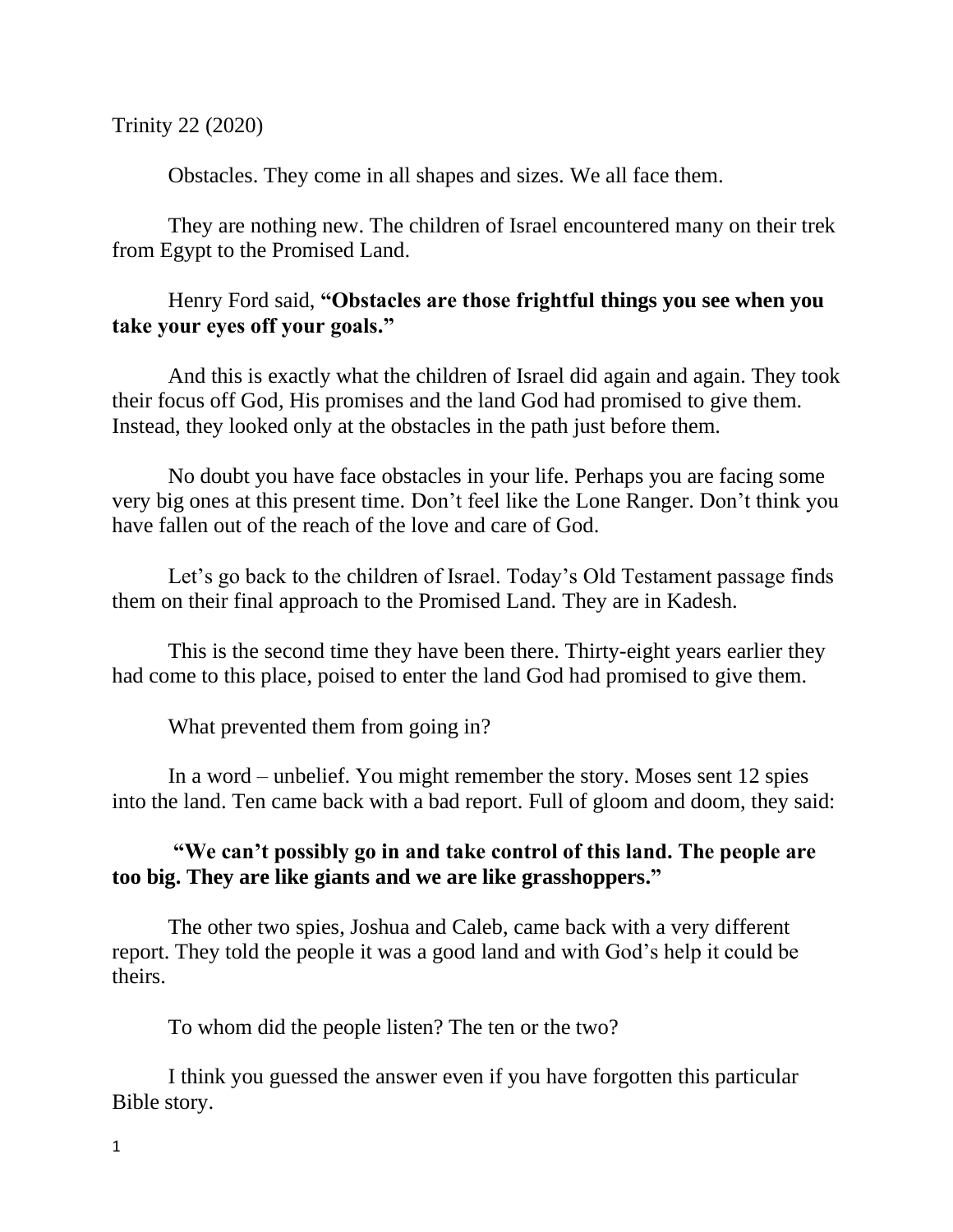They listened to the ten. They succumbed to unbelief. Because of which, that whole generation was denied entry into the Promised Land. Only Joshua and Caleb were excepted.

Their offspring, the second generation that came out of Egypt, however, would enter the land. This much God promised.

I am reminded of a quote by Golda Meir:

## **"Let me tell you something that we Israelis have against [Moses.](https://en.wikiquote.org/wiki/Moses) He took us 40 years through the desert in order to bring us to the one spot in the Middle East that has no oil!"**

They were indeed in the desert 40 years, but it was not Moses' doing. It was God's, and it was because of their unbelief.

But, as Number 20 opens – the chapter from which this morning's Old Testament reading comes – those 40 years are drawing to an end. Once again, they are in Kaddish and poised to enter the Promised Land.

Had all obstacles been removed from the path leading into the Promised Land? Could they go merrily skipping in?

NO! More obstacles awaited them.

And isn't that the way it is in our own lives? We get over one hurdle, and we think we have 'arrived', but then something else comes along.

That is why we need God at our side, day by day, moment by moment. Alone, we are not able to navigate the obstacles that lie before us.

In the case of the children of Israel, two obstacles are highlighted in Numbers, chapter 20.

The first is **unbelief from within the camp**. Before we picked up reading, the people found themselves in a desert place with no water.

Their need was real, but their response was that of the generation that had by this time almost passed from the scene.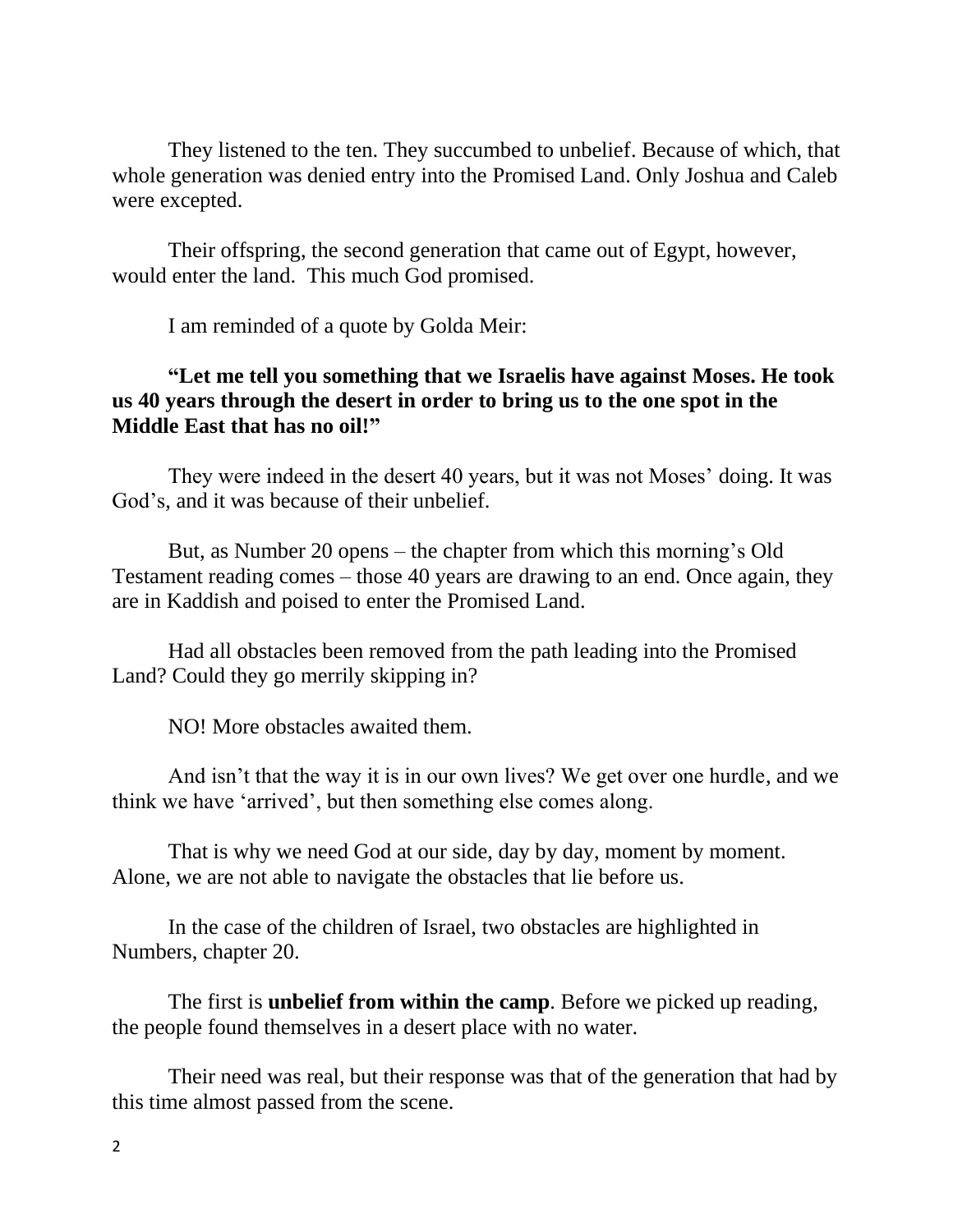What did that do? They railed against God and Moses for bringing them into such a place.

**"Would God that we had died when our brethren died before the Lord!"** they cried out.

Again, their need was real and God graciously met that need. He told Moses to get his rod – the sign of his authority -- and go and speak to a certain rock. When he did, water would come gushing out.

Moses partially obeyed God and partially did not. He got his rod and went to the rock, but instead of speaking to it as God had commanded, he struck it two times.

God was gracious and provided the people water to drink, but rebuked Moses for his disobedience.

More than that, he said that neither Moses nor Aaron would enter the Promised Land. (Aaron was apparently complicit in this act of disobedience.)

Even Moses and Aaron were not exempt from obstacles in the roadway of life. They too remind us to stay close to God and to travel with Him.

The obstacle of unbelief was internal. But, as they were preparing for this second and final approach into the Promised Land, they also faced an external obstacle.

It came from Edom, their own kinsmen. The people of Edom, you see, were descendants of Esau, the brother of the patriarch Jacob, also known as Israel.

In today's reading, we find the leader of Edom refusing to give them passage through his territory.

This obstacle of not being able to take the most direct approach towards the Promised Land must have been discouraging for God's people.

Nevertheless, God was bigger than the challenge. He led them around Edom, and eventually they got to the place they needed to be to cross over into the Promised Land.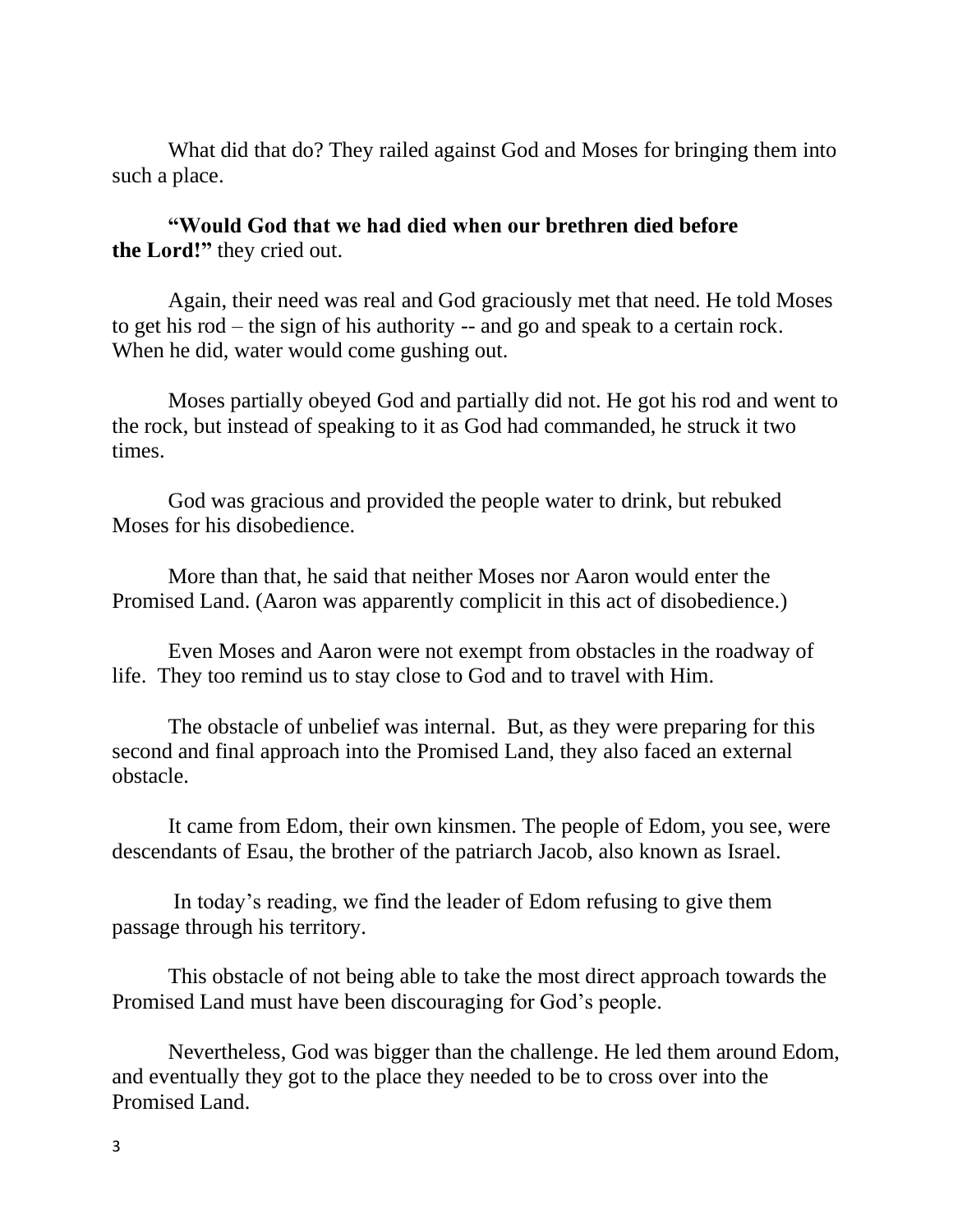Some of the obstacles we face in life are internal as was the case with the children of Israel's unbelief. Others are external as with Edom.

Both are real and still very much with us. The good news is that that God is greater than both.

## **He can turn obstacles into opportunities.**

Which is to say . . . don't expect an obstacle-free way in life.

Some people seem to face more obstacles than others.

Just this past week, I heard about a lady who was getting over quite a serious illness which required a number of days in hospital. Then, no sooner than she had got out of hospital and was getting back on her feet, she had an automobile accident and found herself back in hospital.

Sometimes things like this happen, and we don't know why. No doubt, one day we will have the opportunity to ask God.

But in the meantime, we must not let obstacles, internal or external, small or great, defeat us. Rather, we must put our hand into the hand of God and let Him lead us around them.

When we do this, obstacles can become opportunities for growth and indeed in some cases for salvation, as the story I am about to tell you will show.

Earlier I quoted Golda Meir. She was quite a remarkable woman, Israel's fourth prime minister and the only woman to have served in that position. We might say she was Israel's Margaret Thatcher . . . a real "Iron Lady".

In the late '70s, though, this one who had stood so strong for her nation faced a huge personal obstacle.

She was diagnosed with Lymphoma, a serious blood malignancy.

Out from this this obstacle, something remarkable happened. It was her gateway to coming to personal faith in Israel's Messiah . . . the one we Christians know as Jesus Christ.